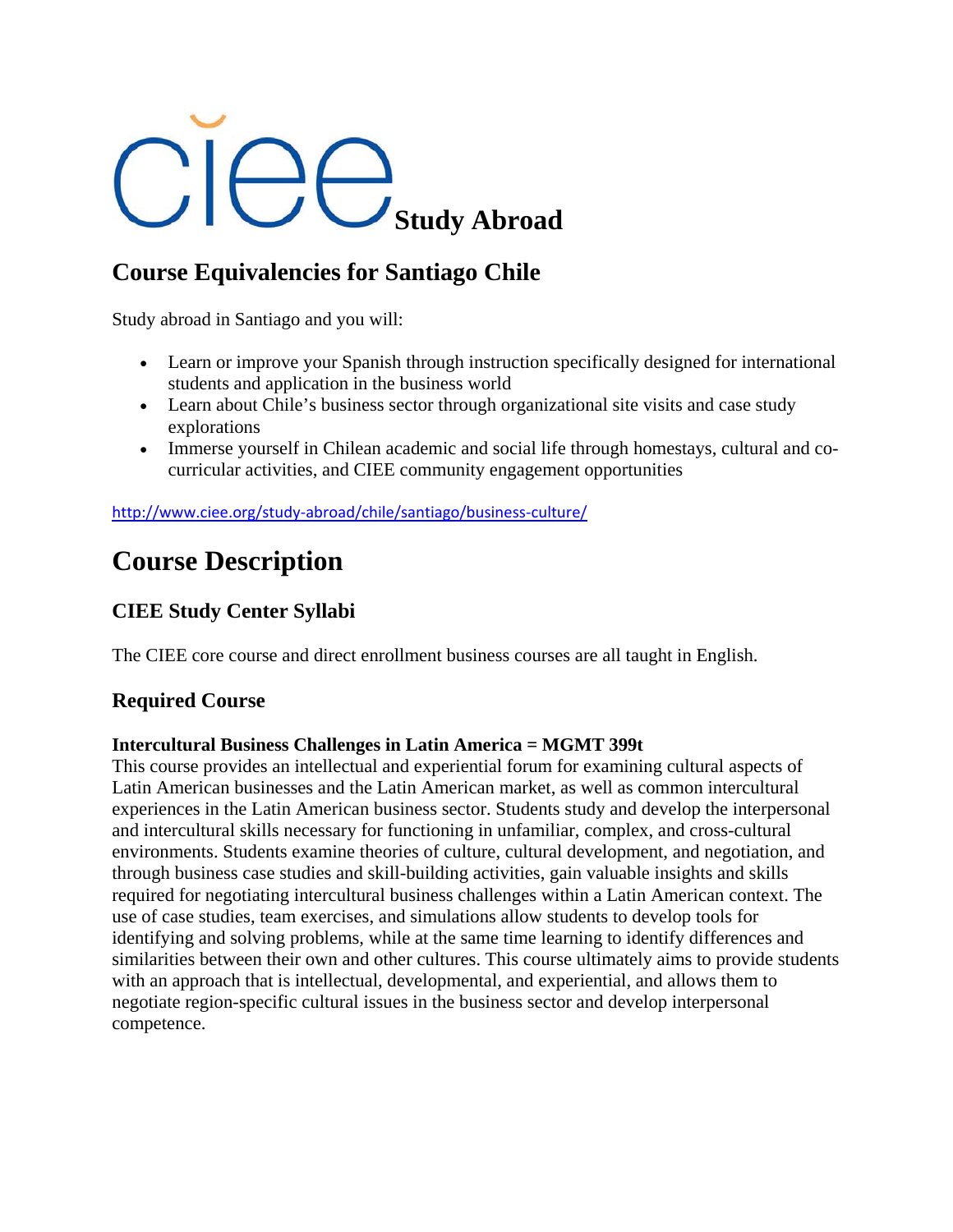#### **Universidad de Chile Elective Courses**

#### **Advanced Management Control = MGMT 399t**

The students design a model of a management control system applied to an organization that belongs to an attractive industry in Chile. The model must satisfy specific objectives: identify their strategy and relevant relation concepts, design an integral diagnostic with managementcontrol point of view, apply the main management-control tools, and design a specific system control that must be integrated, balanced, coordinated, and consistent with the organization and conditions.

#### **Business Finance = FINN 399t**

This course seeks to impart the basic framework of investment decision making under uncertainty and modern portfolio theory. Starting from the Efficient Market Theory (EMT), we develop the theory of the relationship between risk and return of single securities (stocks, bonds, and derivatives) and portfolios of assets, including models such as the CAPM and the APT. We also learn how to apply these tools to create investment strategies and derive measures of performance to test these strategies as well as compare different approaches to modern investment practice. Finally, in an introduction to Behavioral Finance, we explore recent research into deviations from the EMT which have prompted much new research and empirical applications.

#### **Corporate Finance = FINN 3603**

This course is intended for students who wish to learn and analyze the concepts and theories of modern corporate finance. It would be particularly relevant for those aspiring to careers in financial management in corporations, banks, or other financial institutions. It builds on the core finance topics covered in Finance I and Finance II. The course includes an in-depth analysis of firms' financing choices and capital structure, valuation of corporate cash flows, institutional and legal aspects of the security issuance process, corporate dividend policy, and stock dividends and splits.

#### **Development of Information Systems = ACCT 399t**

The main objective of the course is to introduce students to the basic topics of management control. At the end of the course, students possess a comprehensive vision of the management control area. More specifically, we expect students to understand and be able to face the principal problems that appear when using the different control mechanisms. This is: planning, performance measurements, performance evaluation, incentives diagram, and organizational culture.

#### **Economic Policy = ECON 399t**

This course explores the main challenges facing Chile's economy today, as well as the dilemmas and limitations the economy has faced throughout the country's recent history. The course's focus on political economy through an historical context is based on the main theories about Latin America and Chilean economic development, and extensive discussion of evolving economic policies.